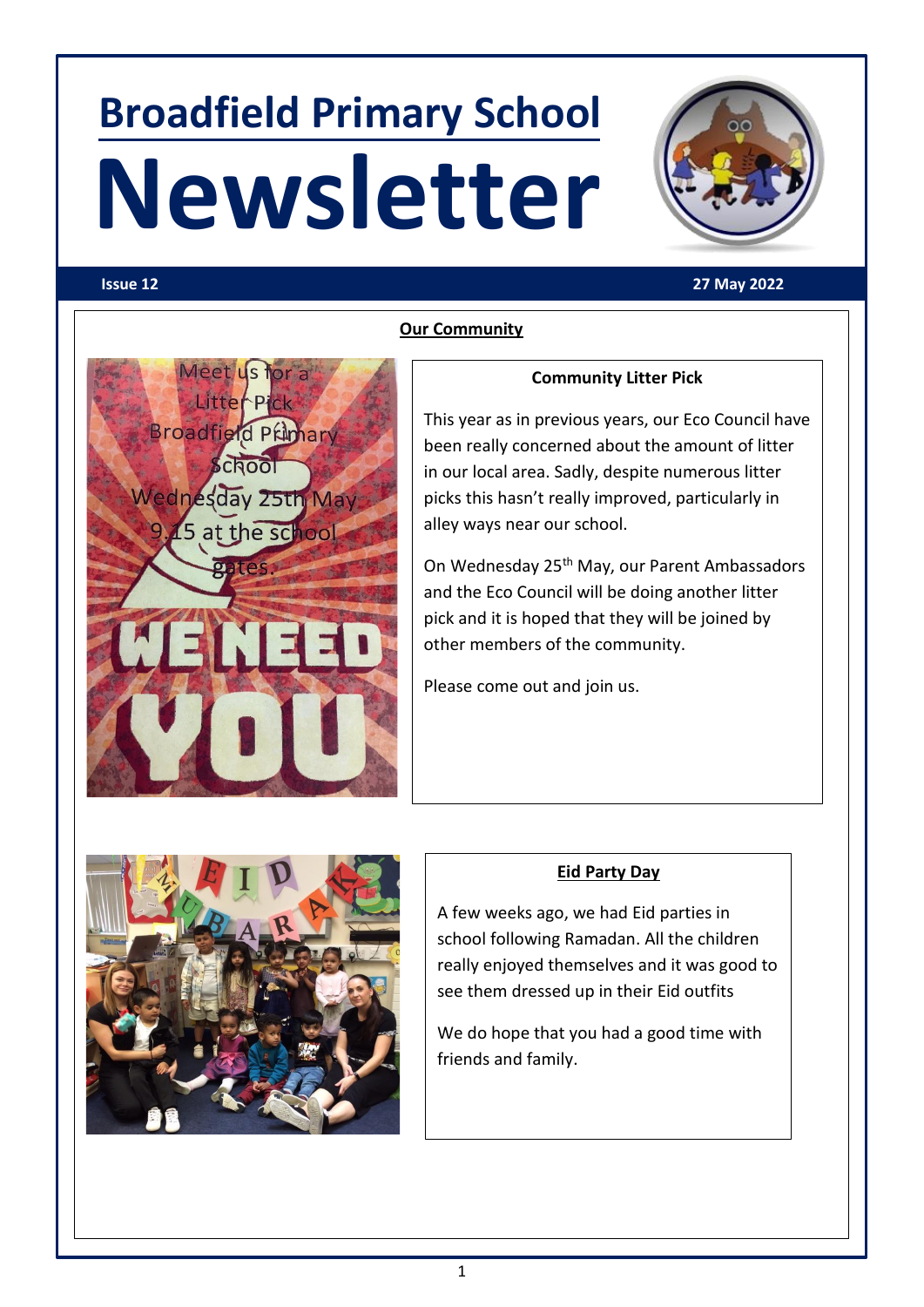Dear Mum and Dad.

I'm sorry I have not sent another letter in a long time but I have been busy with battle, it is looking good but I am worried because the Germans are pretty good. As well as all that I hope you are well also to let you know that I'm all well, not a scratch has harmed me that much. I can't wait to come back home to you both.

24th September 1916,

The living conditions here are not great at all, the trenches are full of mud and are so mucky. We have been here for a couple of months (4-6 months) now and loads of people have got trench foot. I'm glad I have not got it YET but I might have it in a while. There are constant bombardment, gunshots and people yelling for help. It rains all the time; the battle field is like a big pond with so many insects and rats. I can't sleep much because I wake up to my team screaming because they wake up to the rats eating their flesh on their feet.

I'm scared that because of my boredom I will get shot for being asleep by my team or from the other team for not guarding the trench. I've been in the war for a couple of months now and I have witnessed several accidents happen of soldiers drowning.

Hoping to get another letter back to you soon,

Yours Truly,

Clifton.

By Iman Fatima

### We love writing

The children in Upper Key Stage 2 enjoyed learning about World War 1.

As part of their learning, they have done drama, role play and read Dulce et Decorum Est by Wilfred Owen. The pieces of writing are from children in Sycamore class:

"Crash," came a deafening gun shot through the gloomy sky. The trenches had dead animals such as rats and mice. The rats and mice would squeak all night. It smelt like old mouldy cheese that had gone very bad. All of the soldiers had rotten teeth. Their food was disgusting and the biscuit was rock hard. You could break your teeth while eating the biscuit.

It was very hard to sleep because there was mud everywhere and the loud bangs would keep everyone awake. There were no beds to sleep on. The sky was full of smoke that made the air very blurry. Gunshots made the sky a lava red colour. It's like soldiers were dreaming. Whilst they were sleeping the gun shots would destroy their trenches.

Someone shouted out loud "GAS, GAS, QUICK," People were trying to get on the clumsy helmets. If# they didn't get their helmets on in time, they would suffer from the dangerous gas. Someone was still stumbling. It was like someone was dying but moving at the same time. We put him in the wagon and he was choking on his blood. You would not tell anyone in high zest the old lie: Dulce et decorum Est pro

Patria Mori.

By Mayar